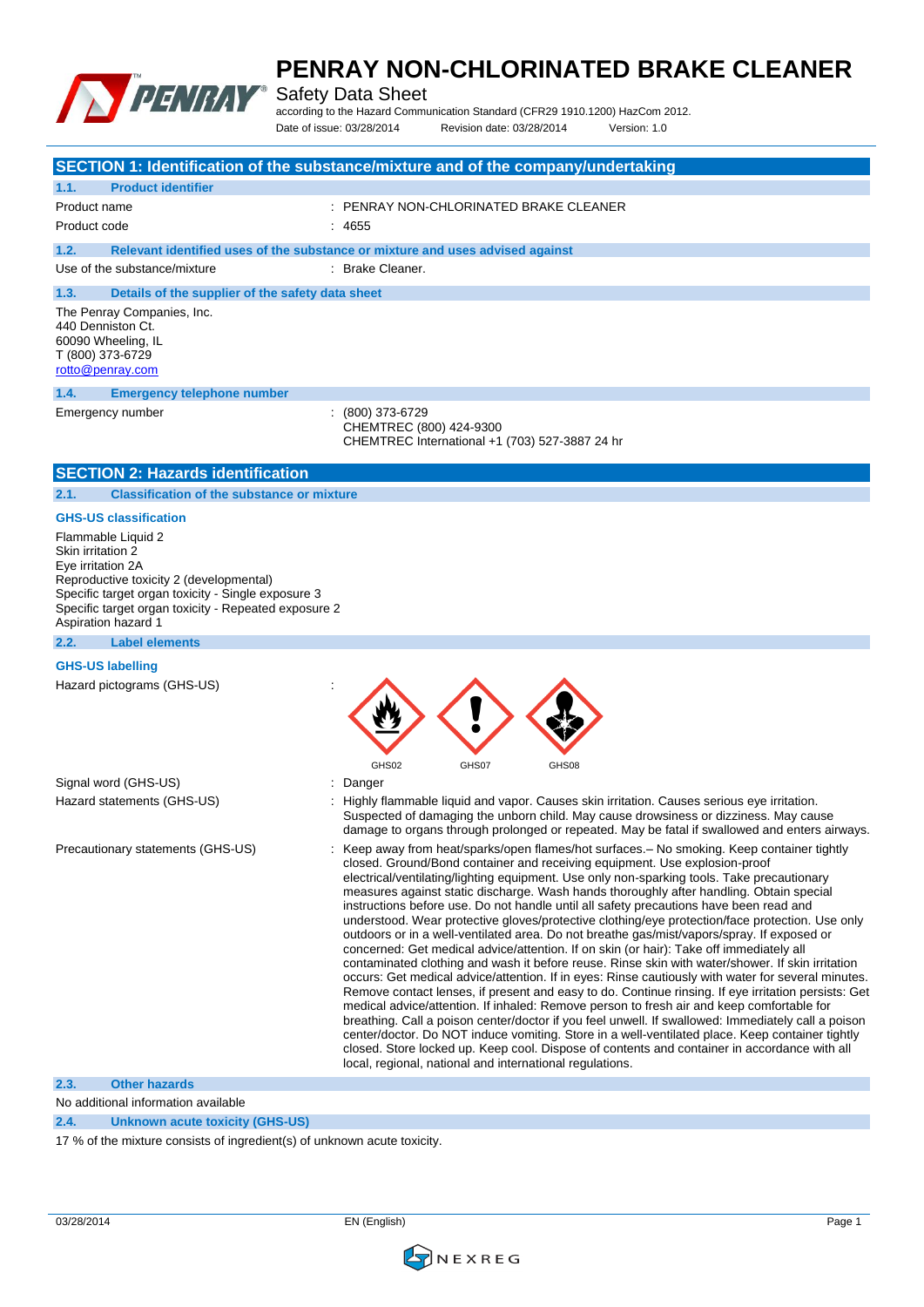Safety Data Sheet

according to the Hazard Communication Standard (CFR29 1910.1200) HazCom 2012.

#### **SECTION 3: Composition/information on ingredients**

### **3.1. Substance**

Not applicable

| 3.2.<br><b>Mixture</b>                                                                                                                  |                           |           |                                                                    |
|-----------------------------------------------------------------------------------------------------------------------------------------|---------------------------|-----------|--------------------------------------------------------------------|
| <b>Name</b>                                                                                                                             | <b>Product identifier</b> | $\%$      | <b>GHS-US classification</b>                                       |
| Acetone                                                                                                                                 | (CAS No) 67-64-1          | $40 - 70$ | Flam. Lig. 2<br>Eye Irrit. 2A<br>STOT SE 3                         |
| Heptane, branched, cyclic and linear                                                                                                    | (CAS No) 426260-76-6      | $15 - 40$ | Flam. Lig. 2<br>Skin Irrit. 2<br>STOT SE 3<br>Asp. Tox. 1          |
| n-Heptane                                                                                                                               | (CAS No) 142-82-5         | $10 - 30$ | Flam. Lig. 2<br>Skin Irrit. 2<br>STOT SE3                          |
| Xylenes (o-, m-, p- isomers)                                                                                                            | (CAS No) 1330-20-7        | $7 - 13$  | Flam. Lig. 3<br>Acute Tox. 4 (Dermal, Inhalation)<br>Skin Irrit. 2 |
| The exact percentage (concentration) of composition has been withheld as a trade secret in accordance with paragraph (i) of §1910.1200. |                           |           |                                                                    |

**SECTION 4: First aid measures 4.1. Description of first aid measures** First-aid measures after inhalation : If inhaled and if breathing is difficult, remove victim to fresh air and keep at rest in a position comfortable for breathing. Get medical advice/attention if you feel unwell. First-aid measures after skin contact : In case of contact, immediately flush skin with plenty of water. Remove contaminated clothing and shoes. Wash clothing before reuse. Call a physician if irritation develops and persists. First-aid measures after eye contact : In case of contact, immediately flush eyes with plenty of water for at least 15 minutes. If easy to do, remove contact lenses, if worn. If irritation persists, get medical attention. First-aid measures after ingestion : If swallowed, do NOT induce vomiting unless directed to do so by medical personnel. Never give anything by mouth to an unconscious person. Get immediate medical advice/attention. **4.2. Most important symptoms and effects, both acute and delayed** Symptoms/injuries after inhalation : May cause drowsiness, dizziness and central nervous system depression. May cause respiratory irritation. Symptoms/injuries after skin contact : Causes skin irritation. Symptoms may include redness, edema, drying, defatting and cracking of the skin. Symptoms/injuries after eye contact : Causes serious eye irritation. Symptoms may include discomfort or pain, excess blinking and tear production, with marked redness and swelling of the conjunctiva. Symptoms/injuries after ingestion : May be fatal if swallowed and enters airways. This product may be aspirated into the lungs and cause chemical pneumonitis. May cause stomach distress, nausea or vomiting.

**4.3. Indication of any immediate medical attention and special treatment needed** Symptoms may not appear immediately. In case of accident or if you feel unwell, seek medical advice immediately (show the label or SDS where possible).

|             | <b>SECTION 5: Firefighting measures</b>               |                                                                                                                                                                                                                                                                                             |
|-------------|-------------------------------------------------------|---------------------------------------------------------------------------------------------------------------------------------------------------------------------------------------------------------------------------------------------------------------------------------------------|
| 5.1.        | <b>Extinguishing media</b>                            |                                                                                                                                                                                                                                                                                             |
|             | Suitable extinguishing media                          | : Powder, water spray, foam, carbon dioxide.                                                                                                                                                                                                                                                |
|             | Unsuitable extinguishing media                        | : Do not use a heavy water stream.                                                                                                                                                                                                                                                          |
| 5.2.        | Special hazards arising from the substance or mixture |                                                                                                                                                                                                                                                                                             |
| Fire hazard |                                                       | : Products of combustion may include, and are not limited to: oxides of carbon.                                                                                                                                                                                                             |
| 5.3.        | <b>Advice for firefighters</b>                        |                                                                                                                                                                                                                                                                                             |
|             | Protection during firefighting                        | : Keep upwind of fire. Wear full fire fighting turn-out gear (full Bunker gear) and respiratory<br>protection (SCBA). Vapours may be heavier than air and may travel along the ground to a distant<br>ignition source and flash back. Use water spray to keep fire-exposed containers cool. |

| <b>SECTION 6: Accidental release measures</b> |                                                                     |                                                                                                                                                                                                                               |
|-----------------------------------------------|---------------------------------------------------------------------|-------------------------------------------------------------------------------------------------------------------------------------------------------------------------------------------------------------------------------|
| 6.1.                                          | Personal precautions, protective equipment and emergency procedures |                                                                                                                                                                                                                               |
|                                               | General measures                                                    | : Use personal protection recommended in Section 8. Isolate the hazard area and deny entry to<br>unnecessary and unprotected personnel. Eliminate sources of ignition.                                                        |
| 6.2.                                          | Methods and material for containment and cleaning up                |                                                                                                                                                                                                                               |
| For containment                               |                                                                     | : Contain and/or absorb spill with inert material (e.g. sand, vermiculite), then place in a suitable<br>container. Do not flush to sewer or allow to enter waterways. Use appropriate Personal<br>Protective Equipment (PPE). |
|                                               | Methods for cleaning up                                             | : Scoop up material and place in a disposal container. Provide ventilation.                                                                                                                                                   |

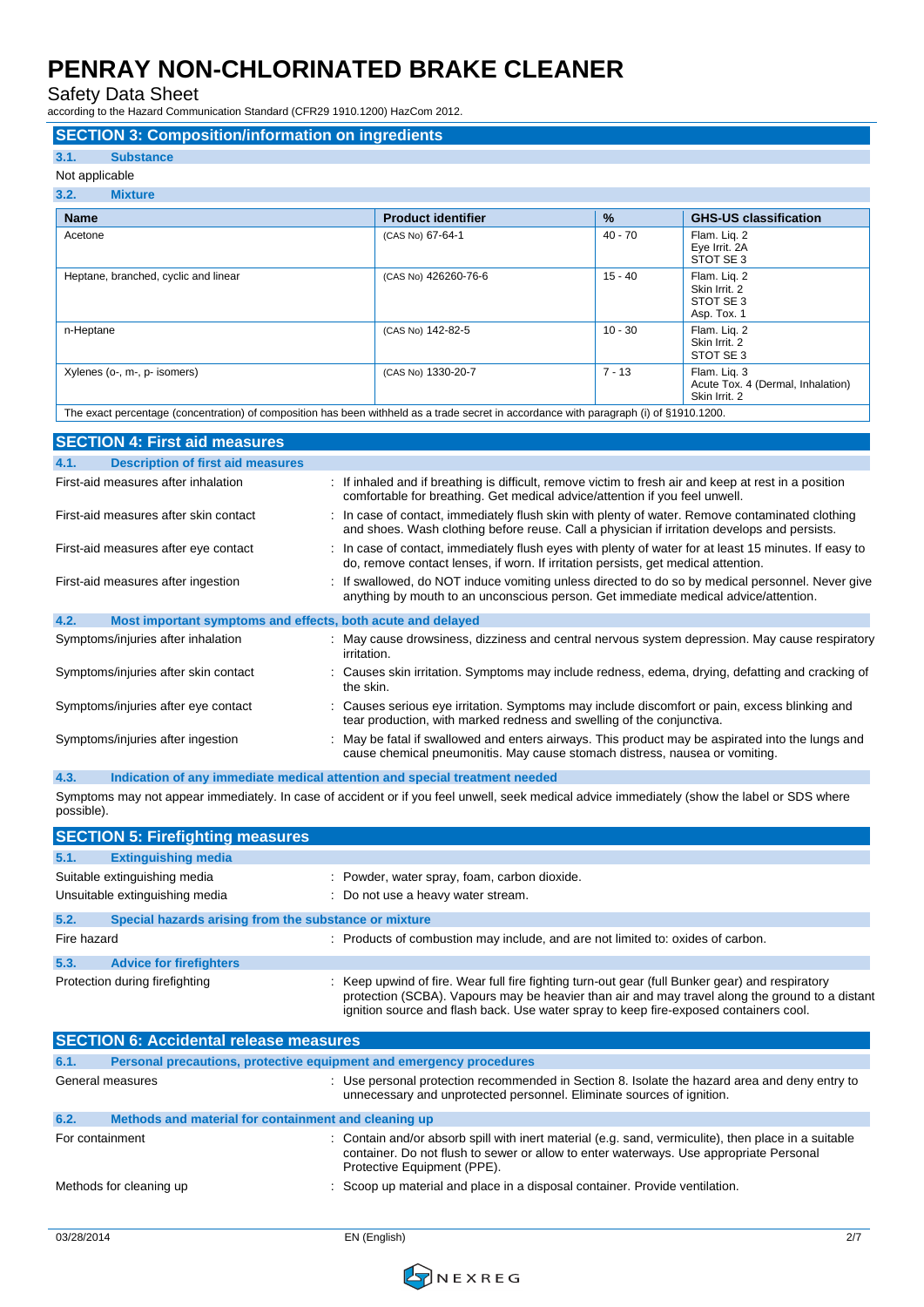### Safety Data Sheet

according to the Hazard Communication Standard (CFR29 1910.1200) HazCom 2012.

| 6.3. | <b>Reference to other sections</b>                           |                                                                                                                                                                                                                                                                                                             |
|------|--------------------------------------------------------------|-------------------------------------------------------------------------------------------------------------------------------------------------------------------------------------------------------------------------------------------------------------------------------------------------------------|
|      |                                                              | See section 8 for further information on protective clothing and equipment and section 13 for advice on waste disposal.                                                                                                                                                                                     |
|      | <b>SECTION 7: Handling and storage</b>                       |                                                                                                                                                                                                                                                                                                             |
| 7.1. | <b>Precautions for safe handling</b>                         |                                                                                                                                                                                                                                                                                                             |
|      | Precautions for safe handling                                | Keep away from sources of ignition - No smoking. Avoid contact with skin and eyes. Do not<br>breathe gas/mist/vapors/spray. Do not swallow. Handle and open container with care. Use only<br>non-sparking tools. When using do not eat, drink or smoke. Use only outdoors or in a well-<br>ventilated area. |
|      | Hygiene measures                                             | : Launder contaminated clothing before reuse. Wash hands before eating, drinking, or smoking.                                                                                                                                                                                                               |
| 7.2. | Conditions for safe storage, including any incompatibilities |                                                                                                                                                                                                                                                                                                             |
|      | Storage conditions                                           | Keep out of the reach of children. Keep container tightly closed and in a well-ventilated place.<br>Store locked up. Keep cool. Keep away from heat, sparks, and flame.                                                                                                                                     |

#### **7.3. Specific end use(s)**

#### Not available.

### **SECTION 8: Exposure controls/personal protection**

#### **8.1. Control parameters**

| Acetone (67-64-1) |                                     |                       |  |  |
|-------------------|-------------------------------------|-----------------------|--|--|
| USA ACGIH         | ACGIH TWA (ppm)                     | 500 ppm               |  |  |
| USA ACGIH         | ACGIH STEL (ppm)                    | 750 ppm               |  |  |
| USA OSHA          | OSHA PEL (TWA) (mg/m <sup>3</sup> ) | $2400 \text{ mg/m}^3$ |  |  |
| USA OSHA          | OSHA PEL (TWA) (ppm)                | $1000$ ppm            |  |  |

| n-Heptane (142-82-5) |                                     |                          |  |  |  |
|----------------------|-------------------------------------|--------------------------|--|--|--|
| USA ACGIH            | ACGIH TWA (ppm)                     | 400 ppm                  |  |  |  |
| USA ACGIH            | ACGIH STEL (ppm)                    | 500 ppm                  |  |  |  |
| USA OSHA             | OSHA PEL (TWA) (mg/m <sup>3</sup> ) | $2000 \,\mathrm{mg/m^3}$ |  |  |  |
| USA OSHA             | OSHA PEL (TWA) (ppm)                | 500 ppm                  |  |  |  |

| Xylenes (o-, m-, p- isomers) (1330-20-7) |                                     |                         |  |  |
|------------------------------------------|-------------------------------------|-------------------------|--|--|
| USA ACGIH                                | ACGIH TWA (ppm)                     | $100$ ppm               |  |  |
| USA ACGIH                                | ACGIH STEL (ppm)                    | $150$ ppm               |  |  |
| USA OSHA                                 | OSHA PEL (TWA) (mg/m <sup>3</sup> ) | $435 \,\mathrm{mq/m^3}$ |  |  |
| USA OSHA                                 | OSHA PEL (TWA) (ppm)                | $100$ ppm               |  |  |

| 8.2. | <b>Exposure controls</b>         |                                                                                                                                                                                                                                                                                                   |
|------|----------------------------------|---------------------------------------------------------------------------------------------------------------------------------------------------------------------------------------------------------------------------------------------------------------------------------------------------|
|      | Appropriate engineering controls | Use ventilation adequate to keep exposures (airborne levels of dust, fume, vapor, etc.) below<br>recommended exposure limits.                                                                                                                                                                     |
|      | Personal protective equipment    | : Avoid all unnecessary exposure.                                                                                                                                                                                                                                                                 |
|      | Hand protection                  | : Wear chemically resistant protective gloves.                                                                                                                                                                                                                                                    |
|      | Eye protection                   | : Safety glasses or goggles are recommended when using product.                                                                                                                                                                                                                                   |
|      | Skin and body protection         | : Wear suitable protective clothing.                                                                                                                                                                                                                                                              |
|      | Respiratory protection           | : A NIOSH approved respirator is recommended in poorly ventilated areas or when permissible<br>exposure limits may be exceeded. Respirator selection must be based on known or anticipated<br>exposure levels, the hazards of the product and the safe working limits of the selected respirator. |
|      | Environmental exposure controls  | Maintain levels below Community environmental protection thresholds.                                                                                                                                                                                                                              |
|      | Other information                | Do not eat, smoke or drink where material is handled, processed or stored. Wash hands carefully<br>before eating or smoking. Handle according to established industrial hygiene and safety practices.                                                                                             |

#### **SECTION 9: Physical and chemical properties**

| 9.1.            | Information on basic physical and chemical properties |                      |
|-----------------|-------------------------------------------------------|----------------------|
| Physical state  |                                                       | $:$ Liquid           |
| Appearance      |                                                       | : Clear.             |
| Colour          |                                                       | : Colourless.        |
| Odour           |                                                       | : Solvent.           |
| Odour threshold |                                                       | : No data available. |

03/28/2014 EN (English) 3/7

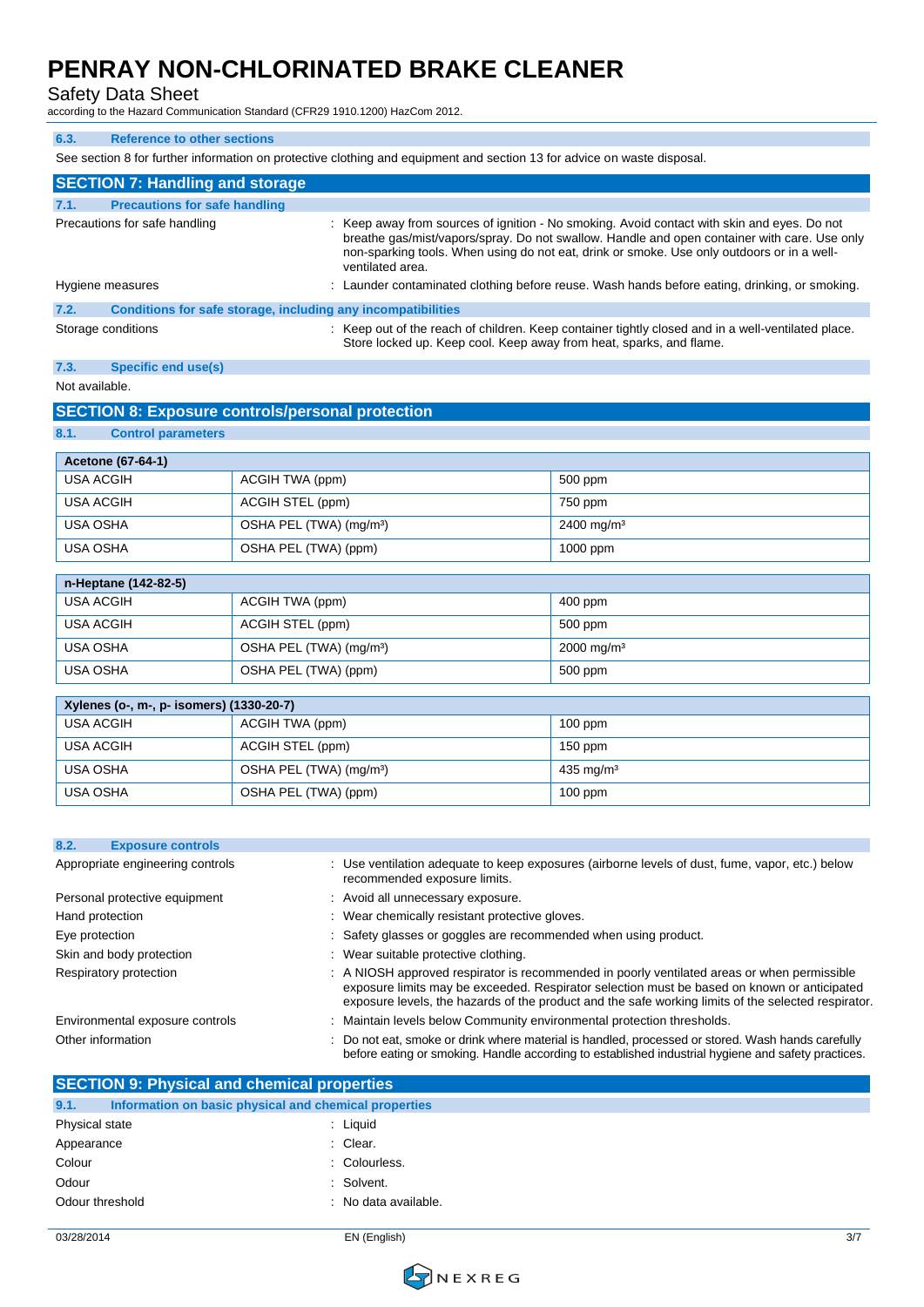### Safety Data Sheet

according to the Hazard Communication Standard (CFR29 1910.1200) HazCom 2012.

| pH                                         | No data available.                      |
|--------------------------------------------|-----------------------------------------|
|                                            |                                         |
| Relative evaporation rate (butylacetate=1) | No data available.                      |
| Melting point                              | No data available.                      |
| Freezing point                             | No data available.                      |
| Boiling point                              | $\sim$ 56 °C ( $\sim$ 133 °F) (Acetone) |
| Flash point                                | ~ -20 °C (~ -4 °F) (Acetone)            |
| Self ignition temperature                  | No data available.                      |
| Decomposition temperature                  | No data available.                      |
| Flammability (solid, gas)                  | Flammable                               |
| Vapour pressure                            | No data available.                      |
| Relative vapour density at 20 °C           | No data available.                      |
| Relative density                           | $0.730 - 0.745$                         |
| Solubility                                 | No data available.                      |
| Log Pow                                    | No data available.                      |
| Log Kow                                    | No data available.                      |
| Viscosity, kinematic                       | No data available.                      |
| Viscosity, dynamic                         | No data available.                      |
| <b>Explosive properties</b>                | No data available.                      |
| Oxidising properties                       | No data available.                      |
| Explosive limits                           | No data available.                      |

#### **9.2. Other information**

No additional information available

| <b>SECTION 10: Stability and reactivity</b>                                              |                             |  |
|------------------------------------------------------------------------------------------|-----------------------------|--|
| <b>Reactivity</b><br>10.1.                                                               |                             |  |
| No dangerous reaction known under conditions of normal use.                              |                             |  |
| <b>Chemical stability</b><br>10.2.                                                       |                             |  |
| Stable under normal storage conditions. May form flammable/explosive vapour-air mixture. |                             |  |
| 10.3.<br><b>Possibility of hazardous reactions</b>                                       |                             |  |
| No dangerous reaction known under conditions of normal use.                              |                             |  |
| <b>Conditions to avoid</b><br>10.4.                                                      |                             |  |
| Heat. Incompatible materials. Open flame.                                                |                             |  |
| <b>Incompatible materials</b><br>10.5.                                                   |                             |  |
| Acids, Amines, Bases, Oxidizers,                                                         |                             |  |
| <b>Hazardous decomposition products</b><br>10.6.                                         |                             |  |
| May include, and are not limited to: oxides of carbon.                                   |                             |  |
| <b>SECTION 11: Toxicological information</b>                                             |                             |  |
| Information on toxicological effects<br>11.1.                                            |                             |  |
| Acute toxicity                                                                           | Not classified              |  |
| 4655                                                                                     |                             |  |
| LD50 oral rat                                                                            | > 2000 mg/kg                |  |
| LD50 dermal rabbit                                                                       | > 2000 mg/kg                |  |
| LC50 inhalation rat (mg/l)                                                               | $> 20$ mg/l/4h              |  |
| <b>Acetone (67-64-1)</b>                                                                 |                             |  |
| LD50 oral rat                                                                            | 5800 mg/kg                  |  |
| LC50 inhalation rat (mg/l)                                                               | 50100 mg/m <sup>3</sup> /8h |  |
| n-Heptane (142-82-5)                                                                     |                             |  |
| LD50 dermal rabbit                                                                       | 3000 mg/kg                  |  |
| LC50 inhalation rat (mg/l)                                                               | 103 g/m <sup>3</sup> /4h    |  |
| Xylenes (o-, m-, p- isomers) (1330-20-7)                                                 |                             |  |
| LD50 oral rat                                                                            | 4300 mg/kg                  |  |
| LD50 dermal rabbit                                                                       | > 1700 mg/kg                |  |
| LC50 inhalation rat (ppm)                                                                | 5000 ppm/4h                 |  |
| LC50 inhalation rat (mg/l)                                                               | 47635 mg/l/4h               |  |
|                                                                                          |                             |  |

Skin corrosion/irritation **interval in the Causes** skin irritation.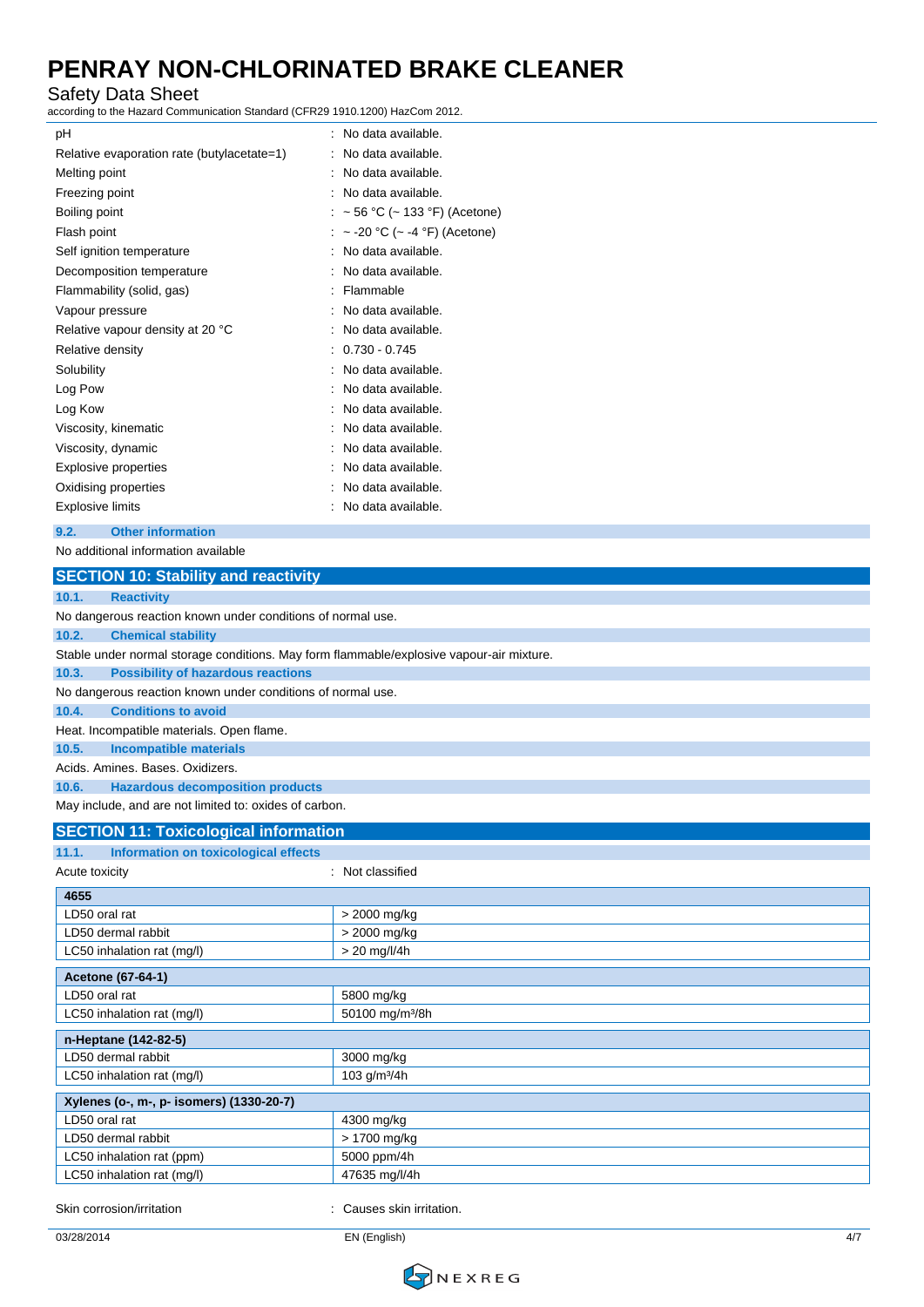### Safety Data Sheet

according to the Hazard Communication Standard (CFR29 1910.1200) HazCom 2012.

| Serious eye damage/irritation                      | : Causes serious eye irritation.                                                                                                                                              |
|----------------------------------------------------|-------------------------------------------------------------------------------------------------------------------------------------------------------------------------------|
| Respiratory or skin sensitisation                  | Based on available data, the classification criteria are not met.                                                                                                             |
| Germ cell mutagenicity                             | Based on available data, the classification criteria are not met.                                                                                                             |
| Carcinogenicity                                    | Based on available data, the classification criteria are not met.                                                                                                             |
| Xylenes (o-, m-, p- isomers) (1330-20-7)           |                                                                                                                                                                               |
| IARC group                                         | 3                                                                                                                                                                             |
| Reproductive toxicity                              | : Suspected of damaging the unborn child.                                                                                                                                     |
| Specific target organ toxicity (single exposure)   | : May cause drowsiness or dizziness.                                                                                                                                          |
| Specific target organ toxicity (repeated exposure) | : May cause damage to organs through prolonged or repeated exposure.                                                                                                          |
| Aspiration hazard                                  | : May be fatal if swallowed and enters airways.                                                                                                                               |
| Symptoms/injuries after inhalation                 | : May cause drowsiness, dizziness and central nervous system depression. May cause respiratory<br>irritation.                                                                 |
| Symptoms/injuries after skin contact               | : Causes skin irritation. Symptoms may include redness, edema, drying, defatting and cracking of<br>the skin.                                                                 |
| Symptoms/injuries after eye contact                | Causes serious eye irritation. Symptoms may include discomfort or pain, excess blinking and<br>tear production, with marked redness and swelling of the conjunctiva.          |
| Symptoms/injuries after ingestion                  | May be fatal if swallowed and enters airways. This product may be aspirated into the lungs and<br>cause chemical pneumonitis. May cause stomach distress, nausea or vomiting. |

| <b>SECTION 12: Ecological information</b>     |                                                                                                                                                                                          |
|-----------------------------------------------|------------------------------------------------------------------------------------------------------------------------------------------------------------------------------------------|
| 12.1.<br><b>Toxicity</b>                      |                                                                                                                                                                                          |
| Ecology - general                             | : May cause long-term adverse effects in the aquatic environment.                                                                                                                        |
| 12.2.<br><b>Persistence and degradability</b> |                                                                                                                                                                                          |
| 4655                                          |                                                                                                                                                                                          |
| Persistence and degradability                 | Not established.                                                                                                                                                                         |
| 12.3.<br><b>Bioaccumulative potential</b>     |                                                                                                                                                                                          |
| 4655                                          |                                                                                                                                                                                          |
| Bioaccumulative potential                     | Not established.                                                                                                                                                                         |
| 12.4.<br><b>Mobility in soil</b>              |                                                                                                                                                                                          |
| No additional information available           |                                                                                                                                                                                          |
| <b>Other adverse effects</b><br>12.5.         |                                                                                                                                                                                          |
| No additional information available           |                                                                                                                                                                                          |
| <b>SECTION 13: Disposal considerations</b>    |                                                                                                                                                                                          |
| <b>Waste treatment methods</b><br>13.1.       |                                                                                                                                                                                          |
| Waste disposal recommendations                | This material must be disposed of in accordance with all local, state, provincial, and federal<br>regulations. The generation of waste should be avoided or minimized wherever possible. |
| Additional information                        | Handle empty containers with care because residual vapours are flammable.                                                                                                                |
| <b>SECTION 14: Transport information</b>      |                                                                                                                                                                                          |
| In accordance with DOT                        |                                                                                                                                                                                          |
| 14.1.<br><b>UN number</b>                     |                                                                                                                                                                                          |
| UN-No.                                        | : UN1993                                                                                                                                                                                 |
| 14.2.<br><b>UN proper shipping name</b>       |                                                                                                                                                                                          |
| Proper Shipping Name                          | : Flammable liquids, n.o.s. (Acetone, Heptane)                                                                                                                                           |
| Department of Transportation Hazard Classes   | : 3                                                                                                                                                                                      |
| <b>Hazard labels</b>                          |                                                                                                                                                                                          |
| Packing group (DOT)                           | $\therefore$ $\parallel$                                                                                                                                                                 |

| 14.3. Additional information  |                                                                             |
|-------------------------------|-----------------------------------------------------------------------------|
| Other information             | No supplementary information available.                                     |
| Special transport precautions | : Do not handle until all safety precautions have been read and understood. |

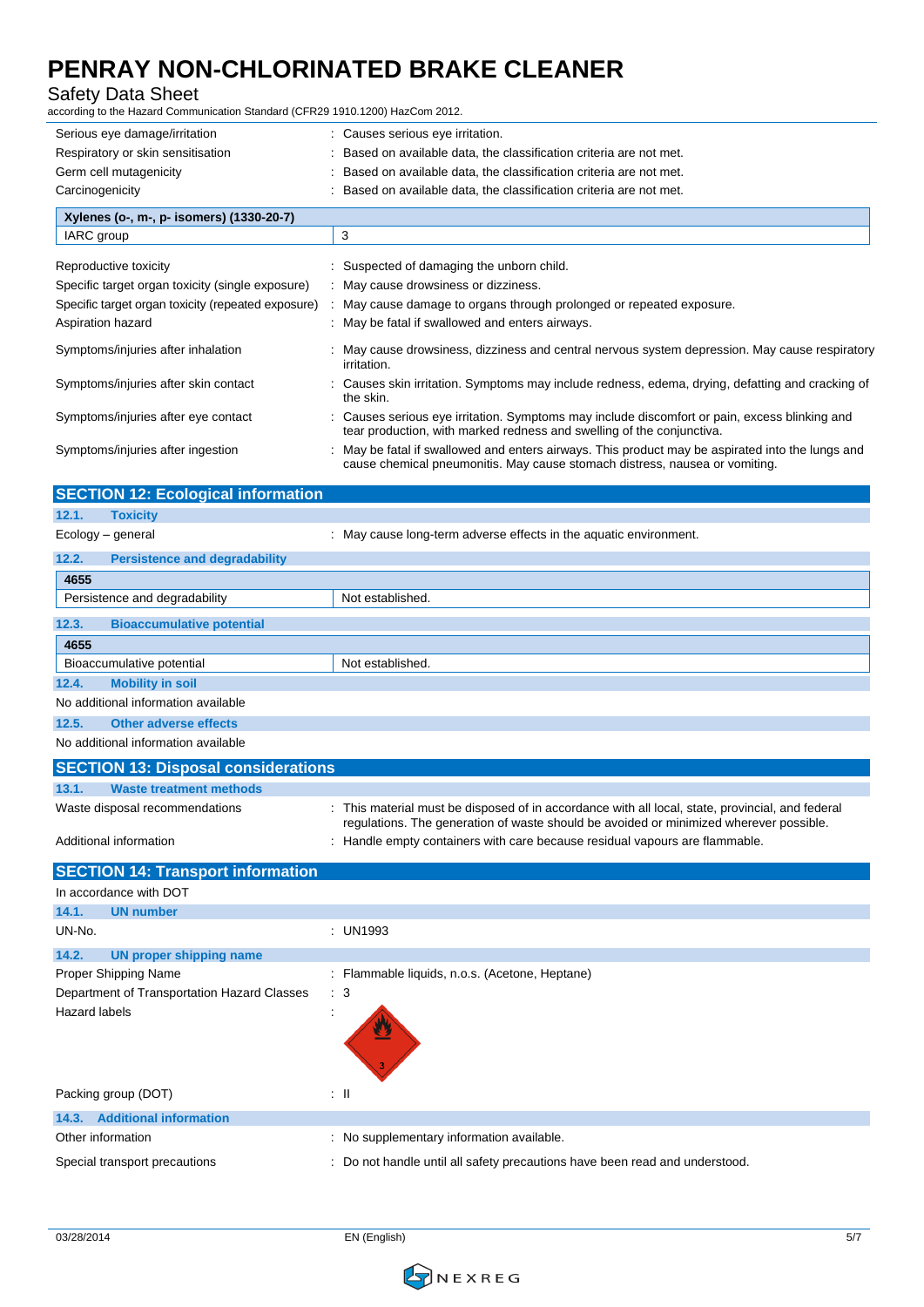Safety Data Sheet

according to the Hazard Communication Standard (CFR29 1910.1200) HazCom 2012.

### **SECTION 15: Regulatory information**

#### **15.1. US Federal regulations**

### This product is not for sale in the following states: CA, UT, NH, DE, MD

| <b>Acetone (67-64-1)</b>                                                                                                                   |                                                                                                                                                                                    |                                                                                                                                |
|--------------------------------------------------------------------------------------------------------------------------------------------|------------------------------------------------------------------------------------------------------------------------------------------------------------------------------------|--------------------------------------------------------------------------------------------------------------------------------|
|                                                                                                                                            |                                                                                                                                                                                    |                                                                                                                                |
| Listed on the United States TSCA (Toxic Substances Control Act) inventory                                                                  |                                                                                                                                                                                    |                                                                                                                                |
| <b>EPA TSCA Regulatory Flag</b>                                                                                                            |                                                                                                                                                                                    | T - T - indicates a substance that is the subject of a Section 4 test rule under TSCA.                                         |
| Heptane, branched, cyclic and linear (426260-76-6)                                                                                         |                                                                                                                                                                                    |                                                                                                                                |
| Listed on the United States TSCA (Toxic Substances Control Act) inventory                                                                  |                                                                                                                                                                                    |                                                                                                                                |
| n-Heptane (142-82-5)                                                                                                                       |                                                                                                                                                                                    |                                                                                                                                |
| Listed on the United States TSCA (Toxic Substances Control Act) inventory                                                                  |                                                                                                                                                                                    |                                                                                                                                |
| <b>EPA TSCA Regulatory Flag</b>                                                                                                            |                                                                                                                                                                                    | T - T - indicates a substance that is the subject of a Section 4 test rule under TSCA.                                         |
| Xylenes (o-, m-, p- isomers) (1330-20-7)                                                                                                   |                                                                                                                                                                                    |                                                                                                                                |
| Listed on the United States TSCA (Toxic Substances Control Act) inventory<br>Listed on SARA Section 313 (Specific toxic chemical listings) |                                                                                                                                                                                    |                                                                                                                                |
| 1.0%<br>SARA Section 313 - Emission Reporting                                                                                              |                                                                                                                                                                                    |                                                                                                                                |
| 15.2. US State regulations                                                                                                                 |                                                                                                                                                                                    |                                                                                                                                |
| 4655                                                                                                                                       |                                                                                                                                                                                    |                                                                                                                                |
| State or local regulations                                                                                                                 |                                                                                                                                                                                    | This product contains chemicals known to the State of California to cause cancer, birth<br>defects or other reproductive harm. |
| <b>SOURCE AGENCY CARCINOGEN CLASSIFICATIONS:</b>                                                                                           |                                                                                                                                                                                    |                                                                                                                                |
| <b>IARC</b>                                                                                                                                |                                                                                                                                                                                    | International Agency for Research on Cancer.                                                                                   |
|                                                                                                                                            | 1 - Carcinogenic to humans;<br>2A - Probably carcinogenic to humans;<br>2B - Possibly carcinogenic to humans;<br>3 - Not classifiable:<br>4 - Probably not carcinogenic to humans. |                                                                                                                                |
| <b>NTP</b>                                                                                                                                 | <b>National Toxicology Program.</b>                                                                                                                                                |                                                                                                                                |
|                                                                                                                                            | 1 - Evidence of Carcinogenicity;<br>2 - Known Human Carcinogens;<br>3 - Reasonably anticipated to be Human Carcinogen;                                                             |                                                                                                                                |

4 - Substances delisted from report on Carcinogens; 5 - Twelfth Report - Items under consideration.